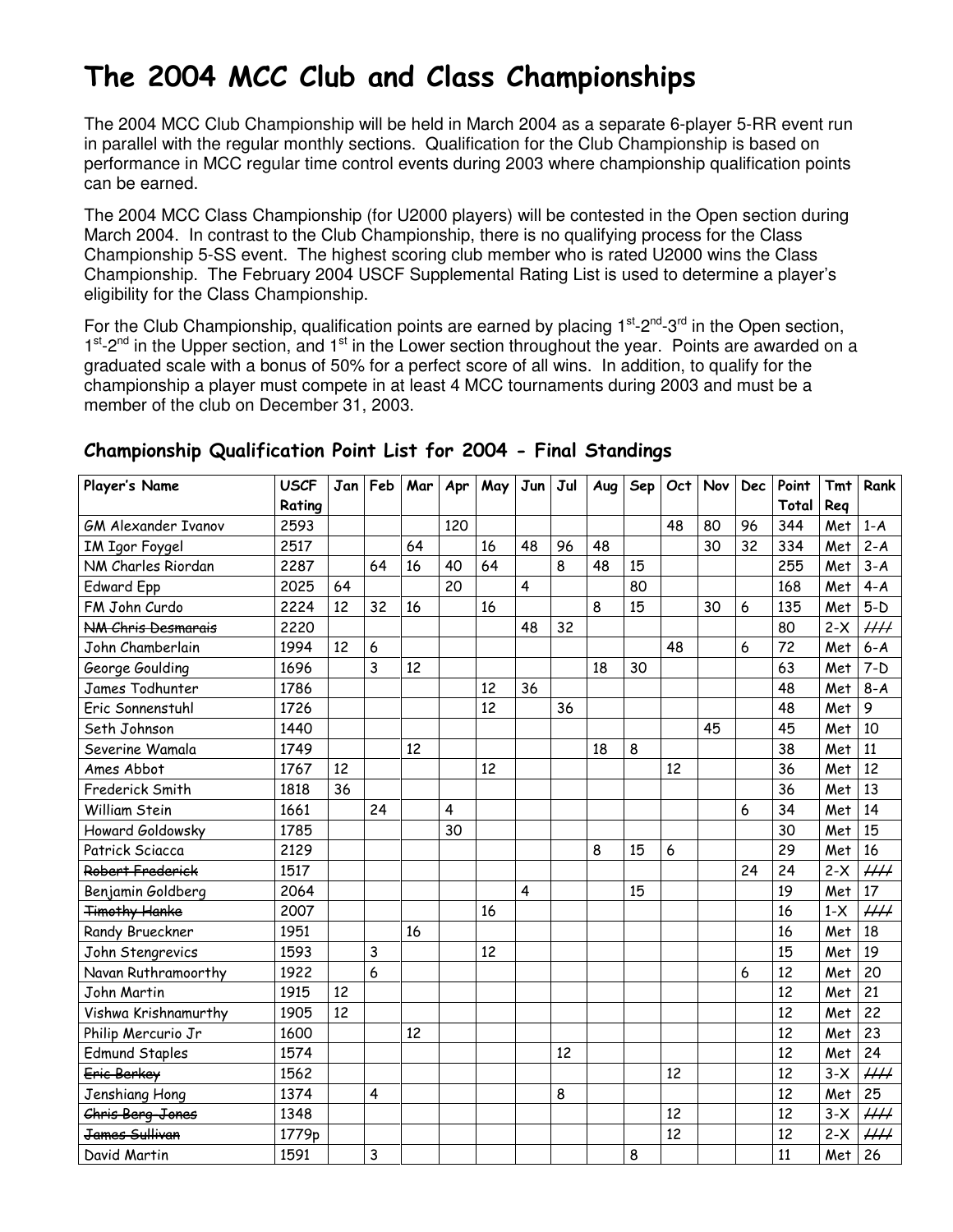| Edwin Burnett         | 1594 |                         |   |   |    | 3 |   |                |    |   | 8 |   | 11                      | Met   | 27                       |
|-----------------------|------|-------------------------|---|---|----|---|---|----------------|----|---|---|---|-------------------------|-------|--------------------------|
| Menno Koning          | 1618 |                         | 3 |   | 4  | 3 |   |                |    |   |   |   | 10                      | Met   | 28                       |
| Plamen Krastev        | 1404 |                         |   |   | 10 |   |   |                |    |   |   |   | 10                      | Met   | 29                       |
| Harvey Reed           | 1389 |                         |   |   |    |   |   |                | 10 |   |   |   | 10                      | Met   | 30                       |
| Farzad Abdi           | 1938 |                         |   |   |    |   | 8 |                |    |   |   |   | 8                       | $1-X$ | $\mathcal{H}\mathcal{H}$ |
| <b>Bennet Pellows</b> | 1535 |                         |   |   |    |   |   |                |    |   | 8 |   | 8                       | $2-X$ | $\mu\mu$                 |
| Pierre Fleurant       | 1343 |                         | 4 | 4 |    |   |   |                |    |   |   |   | 8                       | Met   | 31                       |
| Calvin Bohn           | 1368 |                         |   |   |    | 8 |   |                |    |   |   |   | 8                       | $3-X$ |                          |
| Jeff Penta            | 1877 |                         | 6 |   |    |   |   |                |    |   |   |   | 6                       | Met   | 32                       |
| Joseph Perl           | 2049 |                         |   |   |    |   |   |                |    | 6 |   |   | 6                       | $3-X$ | $\mu\mu$                 |
| Derek Slater          | 1974 |                         |   |   |    |   |   |                |    | 6 |   |   | 6                       | Met   | 33                       |
| Mark Kaprielian       | 1726 |                         | 3 |   |    | 3 |   |                |    |   |   |   | 6                       | Met   | 34                       |
| Matthew Gosselin      | 1653 |                         |   |   |    |   |   |                |    |   |   | 6 | 6                       | $3-X$ | $\mathcal{H}\mathcal{H}$ |
| Thomas Martin         | 1507 |                         |   |   |    |   |   |                |    |   | 5 |   | 5                       | Met   | 35                       |
| Douglas Thompson      | 1266 |                         |   |   |    |   |   |                |    |   | 5 |   | 5                       | Met   | 36                       |
| Noah Pang             | 2038 |                         |   |   |    | 4 |   |                |    |   |   |   | 4                       | $2-X$ | $\mu\mu$                 |
| Robert Powell         | 1979 |                         |   |   |    | 4 |   |                |    |   |   |   | $\overline{\mathbf{4}}$ | Met   | 37                       |
| Gatumba Abu           | 1583 |                         |   |   | 4  |   |   |                |    |   |   |   | 4                       | Met   | 38                       |
| Paul Vlahos           | 1555 |                         |   |   | 4  |   |   |                |    |   |   |   | $\overline{\mathbf{4}}$ | Met   | 39                       |
| Alan Schaefer         | 1419 |                         |   |   |    |   |   | $\overline{4}$ |    |   |   |   | $\overline{\mathbf{4}}$ | Met   | 40                       |
| Thomas Powers         | 1403 |                         |   | 4 |    |   |   |                |    |   |   |   | $\overline{\mathbf{4}}$ | Met   | 41                       |
| James Klinkenberg     | 1385 |                         |   |   |    |   |   | $\overline{4}$ |    |   |   |   | $\overline{\mathbf{4}}$ | Met   | 42                       |
| James Krycka          | 1355 | $\overline{\mathbf{4}}$ |   |   |    |   |   |                |    |   |   |   | $\overline{\mathbf{4}}$ | Met   | 43                       |
| Fred Harvey           | 1190 | 4                       |   |   |    |   |   |                |    |   |   |   | $\overline{\mathbf{4}}$ | Met   | 44                       |
| <b>Matthew Phelps</b> | 1610 |                         |   |   |    | 3 |   |                |    |   |   |   | 3                       | Met   | 45                       |

#### Column Notes:

- $\circ$  Column Tmt Req states the number of tournaments played as "1", "2", "3", or "Met" (for 4 or more). If the 4-tournament requirement has not been met at year's end, the player is disqualified and "**-**X" is placed after the tournament count.
- Column Rank gives players' current rankings for the Club Championship. If a player qualifies but declines to play, the next ranked player in the list will be invited to the event. A player who accepts an invitation is identified by "-A" after the ranking and a player who declines an invitation is identified by "-D" after the ranking.

#### Point Allocation Rules:

- Points are given for placing 1<sup>st</sup>-2<sup>nd</sup>-3<sup>rd</sup> in the Open section, 1<sup>st</sup>-2<sup>nd</sup> in the Upper section, and 1<sup>st</sup> in the Lower section:
	- $\gg$  For 4-round events the usual allocation is: 64 32 16 / 24 12 / 8  $\gg$  For 5-round events the usual allocation is: 80 - 40 - 20 / 30 - 15 / 10
- For a placement tie, the available points are divided equally among the players and rounded up to the next whole number
- In addition, a bonus of 50% of the points earned is awarded to any player who posts a perfect score of all wins in an event

#### Tie Break Rules:

- 1. Most points earned in the Open section
- 2. Most points earned in the Upper section
- 3. Most events in which points were earned
- 4. Highest rating from the 2003 USCF Annual Rating List (December 2003); full rating takes precedence over provisional rating
- 5. Coin toss